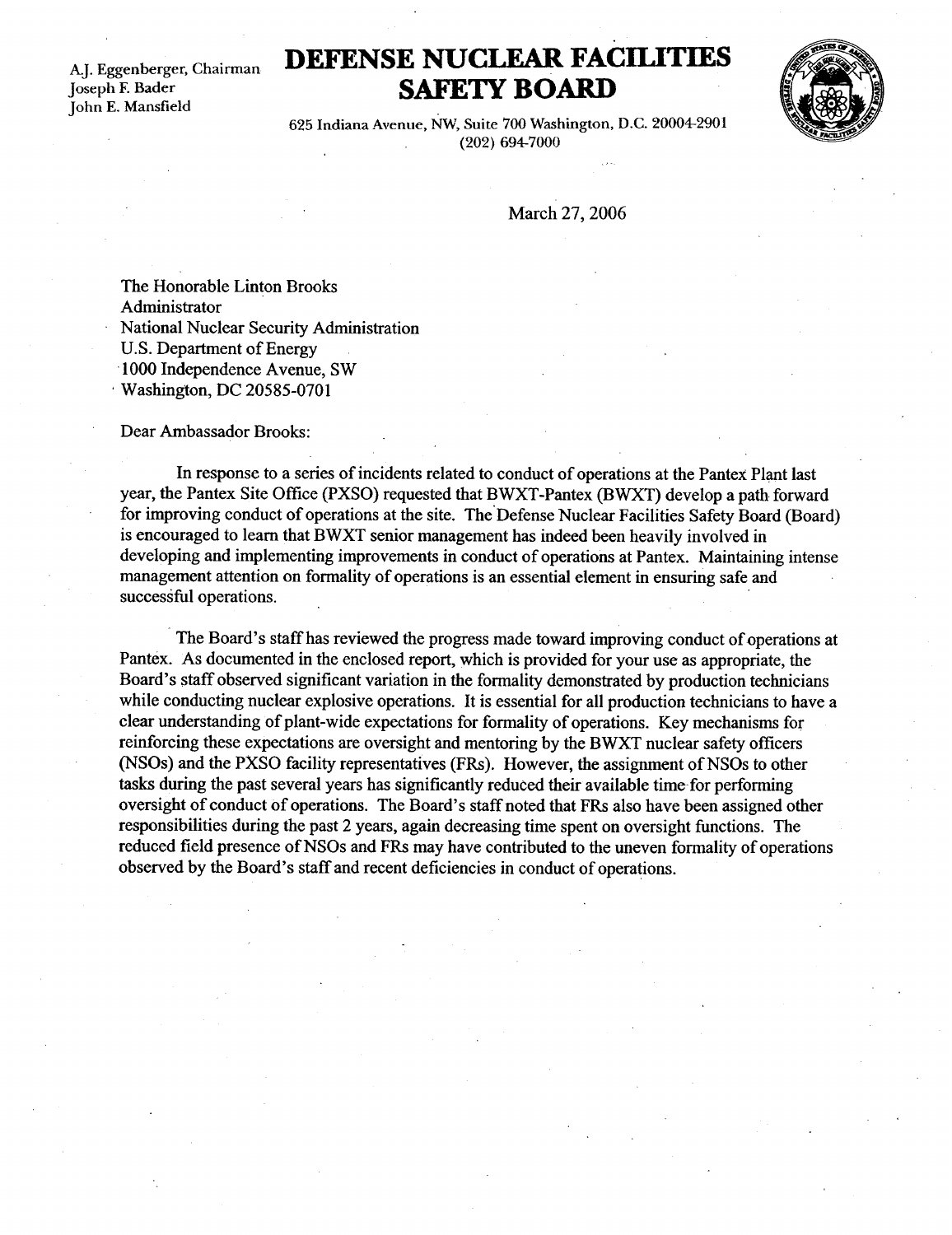The Honorable Linton Brooks The Honor

> The Board believes the importance of sustaining a consistent, high degree of formality while conducting nuclear explosive operations at Pantex cannot be overemphasized . The Board expects to see continued improvements in the formality of nuclear explosive operations at the site as the proposed corrective actions are implemented and the process matures .

Sincerely, hol

A. J. Eggenberger Chairman

c: The Honorable Jerald S. Paul Mr. Thomas P. D'Agostino Mr. Daniel E. Glenn Mr. Mark B. Whitaker, Jr.

Enclosure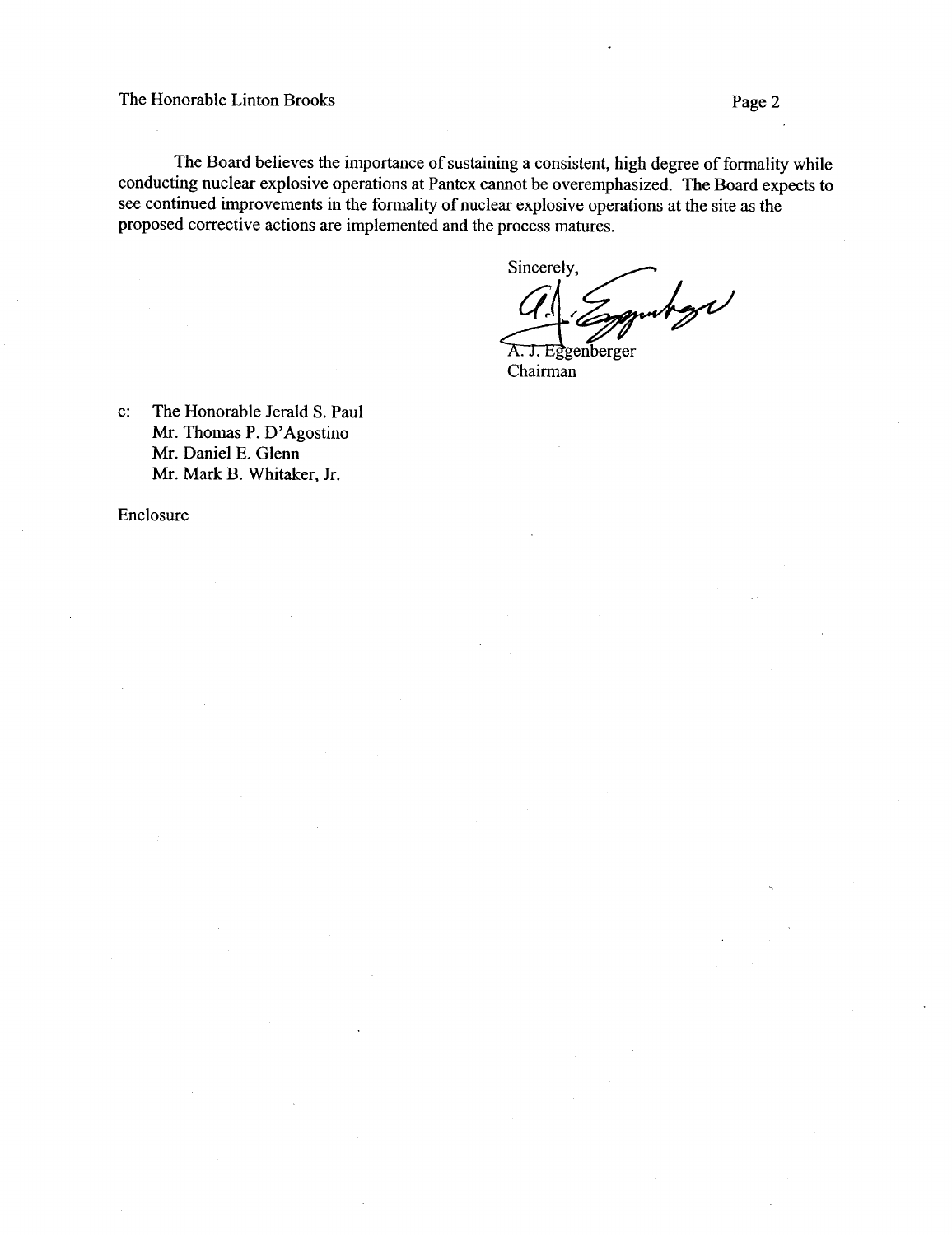## DEFENSE NUCLEAR FACILITIES SAFETY BOARD

## Staff Issue Report

February 3, 2006

|                 | MEMORANDUM FOR: J. K. Fortenberry, Technical Director |
|-----------------|-------------------------------------------------------|
| <b>COPIES:</b>  | <b>Board Members</b>                                  |
| <b>FROM:</b>    | M. Moury                                              |
| <b>SUBJECT:</b> | Conduct of Operations at the Pantex Plant             |

This report documents a review by the staff of the Defense Nuclear Facilities Safety Board (Board) regarding the formality of operations at the Pantex Plant. Staff members A. Matteucci, M. Moury, outside experts D. Boyd and R. Lewis, and site representatives T. Hunt and D. Kupferer participated in discussions with site personnel and observed nuclear explosive operations during the week of December 5, 2005. This review was supplemented by a follow-up teleconferences with representatives of the contractor and the National Nuclear Security Administration's (NNSA) Pantex Site Office (PXSO) on December 14, 2005 and February 17, 2006.

Background. During the last several years, the Board has been closely following the formality with which operations are performed in defense nuclear facilities at the site. In a May 2, 2005, letter to NNSA, the Board described continuing deficiencies with conduct of operations at Pantex. At that time, the Board noted that evaluations conducted after the Board's October 2001 letter raising these issues indicated improvements had been made, particularly with respect to procedural compliance. However, numerous events during the March-April 2005 time frame renewed the Board's concern.

During summer 2005, in response to issues raised by the Board and similar issues identified by PXSO, BWXT-Pantex (BWXT) developed an improvement plan (IP) for conduct of operations and completed a causal analysis. The IP included the following corrective actions : Manufacturing Division management changes; redefinition of critique leadership and timeliness; more consistency in log book entries; revision of the Conduct of Operations Manual; and reemphasizing of management's expectations of production section managers (PSMs), the firstline supervisors.

Conduct of Operations Continuous Improvement Plan (CIP). The Manufacturing Division Manager and Deputy Division Manager demonstrated clear support for improving conduct of operations and presented a number of initiatives, under development or in the early stages of implementation, designed to address identified weaknesses . In September 2005, BWXT claimed completion of a number of the planned actions from the IP for conduct of operations and submitted the first iteration of the enduring CIP . The CIP captured remaining open items from the superseded IP and several corrective actions resulting from the causal analysis.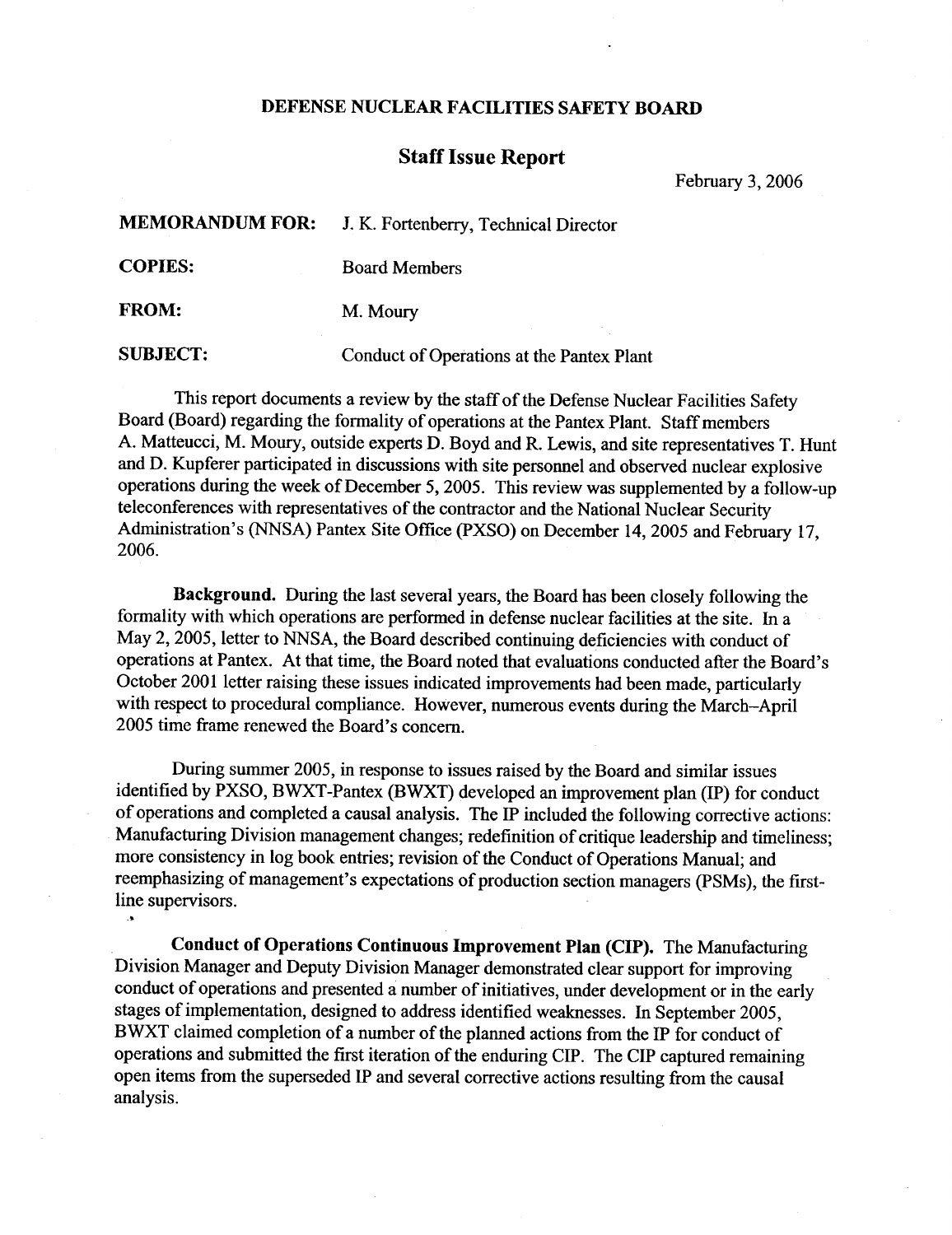Key initiatives include the following:  $\mathbf{K}$  $\mathbf{k}$ 

- Establishment of a conduct-of-operations improvement team comprising various subject matter experts, and including participation by the production technicians (PTs).
- Assignment of roles and responsibilities to PSMs for overseeing the safety and quality of the PTs' work.
- Re-emphasis of the responsibility of nuclear safety officers (NSOs) for routine surveillance and coaching of PTs in conduct of operations.
- Implementation of an event fact sheet process to provide a first report of Manufacturing Division events within 2 hours of discovery, and subsequently to be shared with other Manufacturing Division personnel.
- Implementation of an operational concerns program to solicit reporting of issues, problems, suggestions, and concerns that affect production processes recently implemented.
- Training of PSMs on conservative decision making and authorization basis documentation, as well as hands-on training related to specific weapon programs.

In general, the CIP appears to be a logical approach to addressing the deficiencies identified by the Board and NNSA. However; many of the corrective actions are not yet mature, and their effectiveness remains to be seen .

Observations and Opportunities for Improvement. Key observations resulting from the staff's review include the following:

- BWXT management is applying appropriate attention and resources to this issue . This focus must continue.
- Expectations for conduct of operations are not being consistently communicated or reinforced. The result is wide variation in the level of formality of nuclear explosive operations.
- Contractor and NNSA oversight of conduct of operations has been significantly reduced during the last few years because of competing priorities, with no compensatory measures having been taken.
- Validation and closure of corrective actions in the IP lack definition and rigor .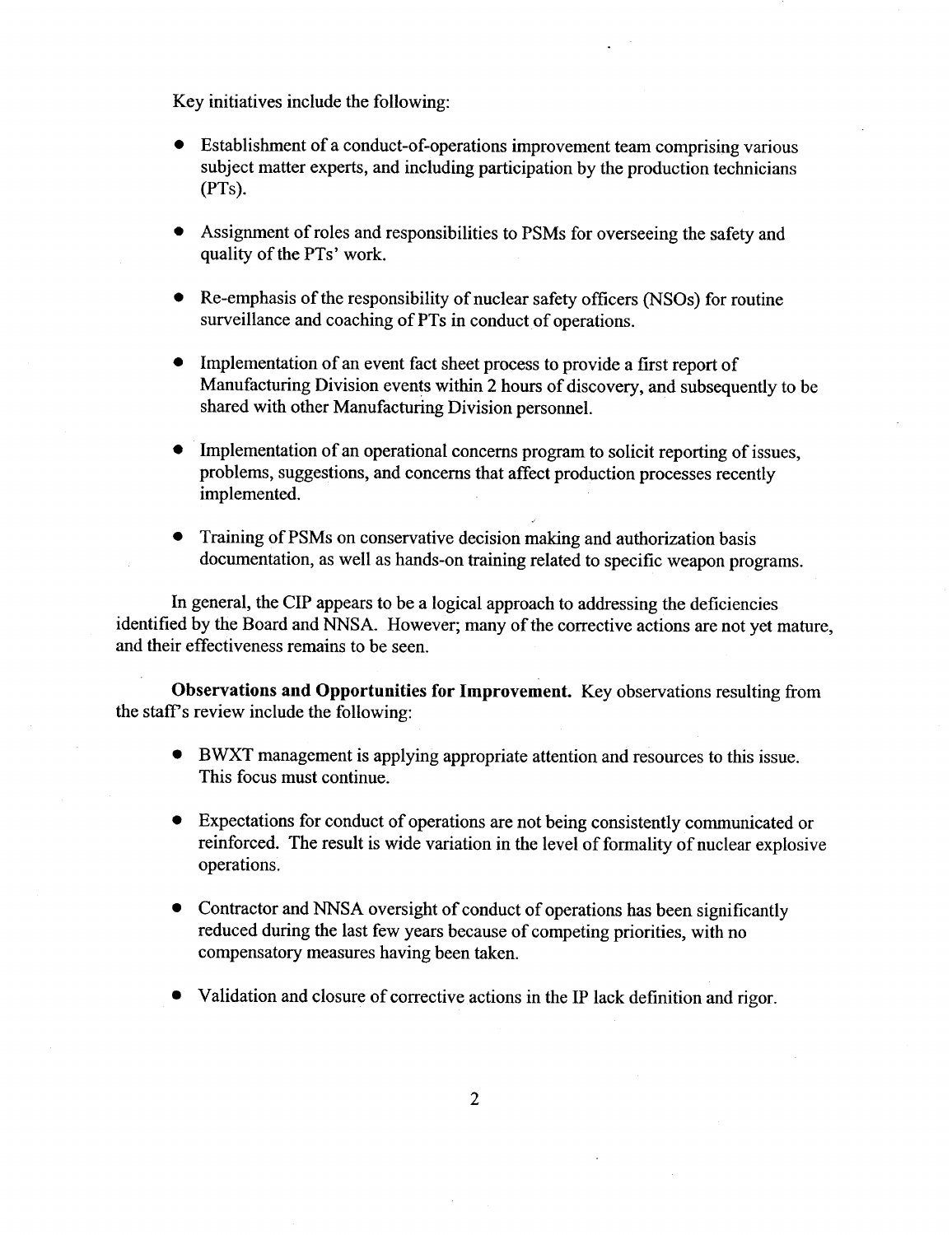Formality of Operations—Ensuring a high level of formality during nuclear explosive operations is probably the single most important element in improving conduct of operations at Pantex. The staff evaluated the formality of operations at the site by observing several operations in which PTs utilized critical-use procedures to perform nuclear explosive disassembly operations during both day and graveyard shifts. The observed operations varied significantly in the formality demonstrated by the PTs. W76 day shift operations were characterized by crisp, formal communications and actions for directing, repeating back, performing, and reporting completion of each step. These characteristics contrasted with those of other operations . Expectations for acceptable conduct, or the desired level of formality, are not being applied consistently by the PSMs and the PTs throughout all shifts and programs .

BWXT Line Management and Oversight-BWXT management has assigned a significant amount of responsibility to the NSOs for providing oversight and technical support to production personnel in an effort to improve the formality of nuclear explosive operations. However, assignment of NSOs to other tasks during the past few years has significantly reduced the time available for them to observe and identify deficiencies in conduct of operations . According to Manual-00078, Manufacturing Administrative Manual, the primary role of NSOs is surveillance of conduct of operations and mentoring or coaching of PSMs and PTs through immediate feedback on issues or findings. In addition to their lack of observation time, it is not clear that all the NSOs have the necessary knowledge and experience to perform effective oversight of conduct of operations. The staff's review of NSO backgrounds indicated a wide variation in education and experience. A gap analysis would identify any additional training needed for the NSOs to adequately accomplish their responsibilities .

The PSMs monitor operations and are available to the PTs to resolve operational problems. Training and qualification of the PSMs are undergoing changes, with the goal of providing the PSMs with more hands-on experience and training sessions focused specifically on critical decision making and authorization basis controls . If the PSMs role as line managers is to be adequately supported, weapon-specific training for PSMs should also be a high priority.

Trainer Units-Mock-up weapon trainer units are used by production technicians during weapon disassembly and assembly training exercises. In addition, the trainer units are used to demonstrate proposed operations to both local and external review teams prior to the authorization of nuclear explosive operations. Poor fidelity of trainer units for several weapon systems is a long-standing issue at Pantex. BWXT and nuclear explosive safety review teams have repeatedly identified fidelity problems with trainer units. This weakness was identified again in the conduct-of-operations causal analysis . In a recent teleconference, BWXT presented the status of all trainers at Pantex. Some units are no longer adequate for training and testing of personnel on nuclear weapon operations. As an example, during the W87 Nuclear Explosive Safety study, demonstrations were halted several time due to badly worn and damaged parts that have no replacement spares. Barriers to improving the fidelity of trainer units include funding shortfalls, nonavailability of some parts, and unsuitability of some parts for continuous training use. While some actions are being taken to address this issue, many of the problems appeared to be accepted, with no identification of meaningful corrective actions being apparent.